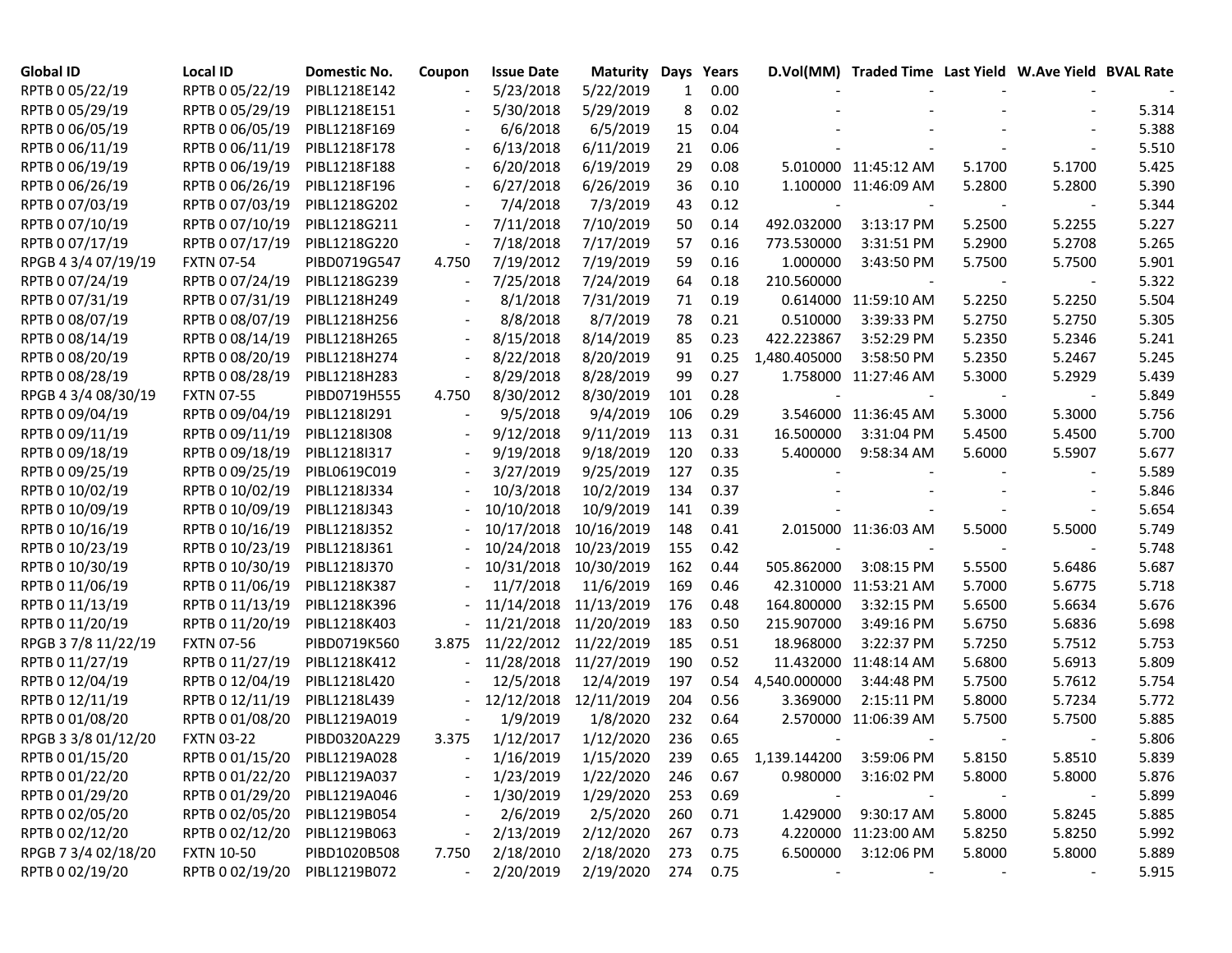| <b>Global ID</b>     | <b>Local ID</b>   | Domestic No. | Coupon | <b>Issue Date</b> | <b>Maturity</b>     |     | Days Years |                    | D.Vol(MM) Traded Time Last Yield W.Ave Yield BVAL Rate |        |                          |       |
|----------------------|-------------------|--------------|--------|-------------------|---------------------|-----|------------|--------------------|--------------------------------------------------------|--------|--------------------------|-------|
| RPTB 0 03/11/20      | RPTB 0 03/11/20   | PIBL1219C106 |        | 3/13/2019         | 3/11/2020           | 295 | 0.81       | 67.500000          | 3:44:26 PM                                             | 5.8300 | 5.8455                   | 5.893 |
| RPTB 0 03/18/20      | RPTB 0 03/18/20   | PIBL1219C115 |        | 3/20/2019         | 3/18/2020           | 302 | 0.83       |                    | 4.312000 11:56:40 AM                                   | 5.8750 | 5.9214                   | 5.961 |
| RPTB 0 03/25/20      | RPTB 0 03/25/20   | PIBL1219C124 |        | 3/27/2019         | 3/25/2020           | 309 | 0.85       | 8.474000           | 2:19:33 PM                                             | 5.8000 | 5.8161                   | 5.876 |
| RPTB 0 04/01/20      | RPTB 0 04/01/20   | PIBL1219D132 |        | 4/3/2019          | 4/1/2020            | 316 | 0.87       |                    | 1.000000 10:50:56 AM                                   | 5.8500 | 5.8500                   | 5.896 |
| RPTB 0 04/08/20      | RPTB 0 04/08/20   | PIBL1219D141 |        | 4/10/2019         | 4/8/2020            | 323 | 0.88       |                    |                                                        |        |                          | 5.946 |
| RPGB 4 1/4 04/11/20  | RTB 03-08         | PIID0320D087 | 4.250  | 4/11/2017         | 4/11/2020           | 326 | 0.89       | 691.630000         | 3:38:52 PM                                             | 5.7300 | 5.7301                   | 5.751 |
| RPTB 0 04/29/20      | RPTB 0 04/29/20   | PIBL1219D178 |        | 4/30/2019         | 4/29/2020           | 344 | 0.94       |                    |                                                        |        |                          | 5.953 |
| RPTB 0 05/06/20      | RPTB 0 05/06/20   | PIBL1219E186 |        | 5/8/2019          | 5/6/2020            | 351 | 0.96       |                    |                                                        |        |                          | 5.925 |
| RPTB 0 05/13/20      | RPTB 0 05/13/20   | PIBL1219E195 |        | 5/15/2019         | 5/13/2020           | 358 | 0.98       | 0.940000           | 2:17:27 PM                                             | 5.8250 | 5.8250                   | 5.942 |
| RPTB 0 05/20/20      | RPTB 0 05/20/20   | PIBL1219E202 |        | 5/22/2019         | 5/20/2020           | 365 | 1.00       | 563.504000         | 3:53:48 PM                                             | 5.8500 | 5.8602                   | 5.900 |
| RPGB 7 1/4 08/19/20  | RTB 10-01         | PIID1020H015 | 7.250  | 8/19/2010         | 8/19/2020           | 456 | 1.25       |                    |                                                        |        |                          | 5.815 |
| RPGB 3 3/8 08/20/20  | <b>FXTN 05-73</b> | PIBD0520H735 | 3.375  | 8/20/2015         | 8/20/2020           | 457 | 1.25       | 15.000000          | 3:03:50 PM                                             | 5.8000 | 5.8000                   | 5.887 |
| RPGB 6 1/8 09/16/20  | <b>FXTN 10-51</b> | PIBD1020I510 | 6.125  | 9/16/2010         | 9/16/2020           | 484 | 1.33       |                    |                                                        |        | $\blacksquare$           | 5.881 |
| RPGB 5 7/8 12/16/20  | <b>FXTN 10-52</b> | PIBD1020L525 | 5.875  | 12/16/2010        | 12/16/2020          | 575 | 1.57       |                    |                                                        |        |                          | 5.710 |
| RPGB 4 1/4 01/25/21  | <b>FXTN 03-23</b> | PIBD0321A236 | 4.250  | 1/25/2018         | 1/25/2021           | 615 | 1.68       | 0.300000           | 9:41:00 AM                                             | 5.8000 | 5.8000                   | 5.834 |
| RPGB 7 3/8 03/03/21  | RTB 10-02         | PIID1021C027 | 7.375  | 3/3/2011          | 3/3/2021            | 652 | 1.79       |                    |                                                        |        |                          | 5.809 |
| RPGB 3 1/2 03/20/21  | <b>FXTN 07-57</b> | PIBD0721C574 | 3.500  | 3/20/2014         | 3/20/2021           | 669 | 1.83       | 28.000000          | 3:24:25 PM                                             | 5.7150 | 5.7553                   | 5.802 |
| RPGB 6 1/2 04/28/21  | <b>FXTN 10-53</b> | PIBD1021D531 | 6.500  | 4/28/2011         | 4/28/2021           | 708 | 1.94       |                    |                                                        |        |                          | 5.845 |
| RPGB 4 7/8 06/13/21  | RTB 03-09         | PIID0321F092 | 4.875  | 6/13/2018         | 6/13/2021           | 754 | 2.06       | 67.760000          | 3:31:16 PM                                             | 5.7750 | 5.7786                   | 5.800 |
| RPGB 5 3/4 10/20/21  | RTB 10-03         | PIID1021J039 | 5.750  | 10/20/2011        | 10/20/2021          | 883 | 2.42       |                    |                                                        |        |                          | 5.951 |
| RPGB 5 3/4 11/24/21  | <b>FXTN 10-55</b> | PIBD1021K551 | 5.750  | 11/24/2011        | 11/24/2021          | 918 | 2.51       |                    |                                                        |        |                          | 5.725 |
| RPGB 63/8 01/19/22   | <b>FXTN 10-54</b> | PIBD1022G545 | 6.375  | 7/19/2011         | 1/19/2022           | 974 | 2.67       | 0.773194           | 2:01:00 PM                                             | 5.8000 | 5.8000                   | 5.719 |
| RPGB 4 01/26/22      | <b>FXTN 05-74</b> | PIBD0522A747 | 4.000  | 1/26/2017         | 1/26/2022           | 981 | 2.69       |                    |                                                        |        |                          | 5.774 |
| RPGB 15 03/14/22     | <b>FXTN 20-02</b> | PIBD2022C021 | 15.000 | 3/14/2002         | 3/14/2022 1028      |     | 2.82       |                    |                                                        |        |                          | 5.684 |
| RPGB 4 7/8 08/02/22  | <b>FXTN 10-56</b> | PIBD1022H562 | 4.875  | 8/2/2012          | 8/2/2022 1169       |     | 3.20       |                    |                                                        |        |                          | 5.970 |
| RPGB 4 3/4 09/13/22  | <b>FXTN 10-57</b> | PIBD1022I570 | 4.750  | 9/13/2012         | 9/13/2022 1211      |     | 3.32       |                    |                                                        |        |                          | 5.895 |
| RPGB 12 3/4 10/17/22 | <b>FXTN 20-03</b> | PIBD2022J033 | 12.750 | 10/17/2002        | 10/17/2022 1245     |     | 3.41       |                    |                                                        |        |                          | 5.818 |
| RPGB 4 5/8 12/04/22  | RTB 05-11         | PIID0522L114 | 4.625  | 12/4/2017         | 12/4/2022 1293      |     | 3.54       | 486.710000         | 3:12:07 PM                                             | 5.7400 | 5.7343                   | 5.742 |
| RPGB 4 12/06/22      | <b>FXTN 10-58</b> | PIBD1022L585 | 4.000  | 12/6/2012         | 12/6/2022 1295      |     | 3.55       |                    |                                                        |        |                          | 5.882 |
| RPGB 13 02/20/23     | <b>FXTN 20-04</b> | PIBD2023B048 | 13.000 | 2/20/2003         | 2/20/2023 1371      |     | 3.75       |                    | 1.000000 10:34:06 AM                                   | 5.8000 | 5.8000                   | 5.932 |
| RPGB 5 1/2 03/08/23  | <b>FXTN 05-75</b> | PIBD0523C752 | 5.500  | 3/8/2018          | 3/8/2023 1387       |     | 3.80       | 275.670000         | 3:18:26 PM                                             | 5.7400 | 5.7519                   | 5.755 |
| RPGB 3 1/2 04/21/23  | <b>FXTN 07-58</b> | PIBD0723D588 | 3.500  | 4/21/2016         | 4/21/2023 1431      |     | 3.92       |                    |                                                        |        |                          | 5.732 |
| RPGB 11 7/8 05/29/23 | <b>FXTN 20-05</b> | PIBD2023E054 | 11.875 | 5/29/2003         | 5/29/2023 1469      |     | 4.02       |                    |                                                        |        |                          | 5.932 |
| RPGB 3 1/4 08/15/23  | RTB 10-04         | PIID1023H046 | 3.250  | 8/15/2013         | 8/15/2023 1547      |     | 4.24       | 23.200000          | 3:29:57 PM                                             | 5.8500 | 5.8537                   | 5.864 |
| RPGB 11 3/8 10/23/23 | <b>FXTN 20-06</b> | PIBD2023J068 | 11.375 | 10/23/2003        | 10/23/2023 1616     |     | 4.42       |                    |                                                        |        |                          | 5.805 |
| RPGB 6 1/4 03/12/24  | RTB 05-12         | PIID0524C129 | 6.250  | 3/12/2019         | 3/12/2024 1757      |     |            | 4.81  1,652.120000 | 3:42:47 PM                                             | 5.7100 | 5.7194                   | 5.713 |
| RPGB 4 1/2 04/20/24  | <b>FXTN 07-59</b> | PIBD0724D595 | 4.500  | 4/20/2017         | 4/20/2024 1796      |     | 4.92       |                    | 50.000000 10:08:32 AM                                  | 5.8150 | 5.8150                   | 5.808 |
| RPGB 12 3/8 06/03/24 | <b>FXTN 20-07</b> | PIBD2024F075 | 12.375 | 6/3/2004          | 6/3/2024 1840       |     | 5.04       |                    |                                                        |        |                          | 5.726 |
| RPGB 12 7/8 08/05/24 | <b>FXTN 20-08</b> | PIBD2024H086 | 12.875 | 8/5/2004          | 8/5/2024 1903       |     | 5.21       |                    |                                                        |        | $\overline{\phantom{a}}$ | 5.804 |
| RPGB 4 1/8 08/20/24  | <b>FXTN 10-59</b> | PIBD1024H595 | 4.125  | 8/20/2014         | 8/20/2024 1918      |     | 5.25       |                    | 50.372124 10:09:45 AM                                  | 5.8150 | 5.8151                   | 5.832 |
| RPGB 13 3/4 11/11/24 | <b>FXTN 20-09</b> | PIBD2024K091 | 13.750 | 11/11/2004        | 11/11/2024 2001     |     | 5.48       | $\sim$             |                                                        |        |                          | 5.798 |
| RPGB 5 3/4 04/12/25  | <b>FXTN 07-61</b> | PIBD0725D618 | 5.750  | 4/12/2018         | 4/12/2025 2153 5.90 |     |            |                    | 514.690000 3:46:46 PM                                  | 5.7600 | 5.7615                   | 5.757 |
|                      |                   |              |        |                   |                     |     |            |                    |                                                        |        |                          |       |